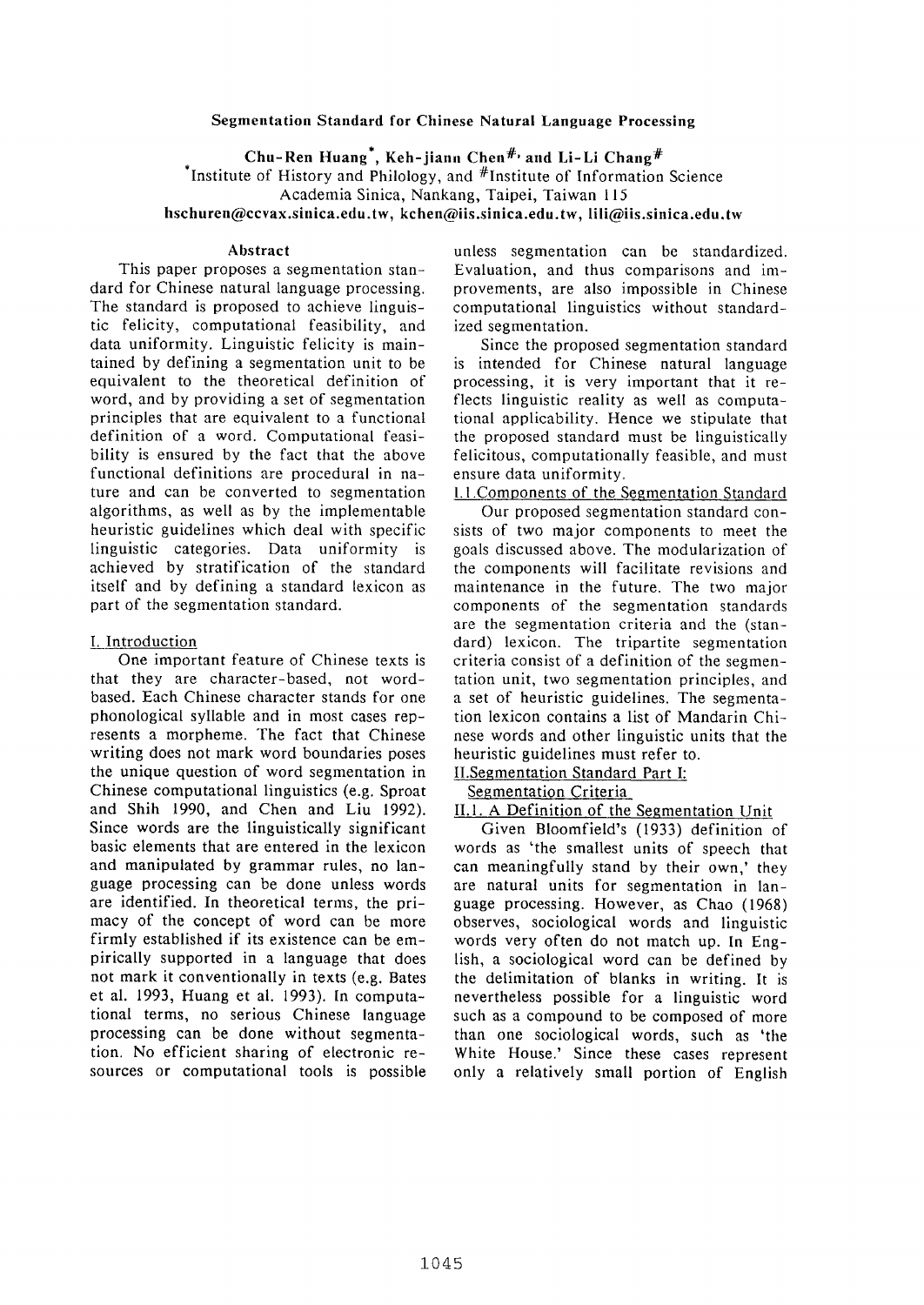texts, sociological words are taken as the default standard for segmentation units as well as a reasonable approximation to linguistic words in English language processing.

Chinese, on the other hand, defines its sociological words in terms of characters, in spite of the fact that grammatical words may be made up of one or more characters. In fact, one-character words represent slightly less than 10% of all lexical entries, while two-character words take up more than 65%. Similarly, one-character words are estimated to take up only 50% of all texts in Chinese (Chen et al., 1993). Since the notion of the one-word-per-character sociological word is not a good working hypothesis for linguistic words, and since there is no fixed length for words, a crucial issue is whether the notion of linguistic words can be directly used as the standard for segmentation unit.

Computational linguistic works suggest that linguistic words are not the perfect units for natural language processing. For instance, the necessity for lemmatization attests to the fact that some linguistically dependent units may have independent grammatical function and meaning and need to be treated as basic units in language processing (e.g. Sproat 1992). We follow the above findings and define the standard segmentation unit as a close approximation of linguistic words with emphasis on functional rather than phonological or morphological independency.

1) Segmentation Unit $_{\text{def}}$  is the smallest string of character(s) that has both an independent meaning and a fixed grammatical category.

There are two points worth remarking involving the above definition. First, nontechnical terms are deliberately chosen such that even developers in information industries with little or no linguistic background could follow this standard. Second, it follows from this definition that many of the socalled particles, which show various levels of linguistic dependencies but represent invariant grammatical functions, will be treated as segmentation units. They include *le* 'perfective marker', and *de* 'relative clause marker'. II. 2. Segmentation Principles

We propose two segmentation principles to define the two basic concepts underlining

the definition: independent meaning and fixed grammatical category. The principles also provide a functional/procedural algorithm for identifying segmentation units.

# **2) Segmentation Principles**

a) A string whose meaning cannot be derived by the sum of its components should be treated as a segmentation unit. b) A string whose structural composition is not determined by the grammatical requirements of its components, or a string which has a grammatical category other than the one predicted by its structural composition should be treated as a segmentation unit.

Take note that characters are the basic processing units when segmentation is involved. Thus the two principles address the question of which strings of characters can be further combined to form a segmentation unit. Principles 2a) and b) elaborate on the semantic (independent meaning) and syntactic (fixed category) components of the definition of segmentation unit.

Because of the procedural nature of the two principles, they provide the basis for segmentation algorithm. Since a character could be a lexical or sub-lexical element, the basic decision in segmentation is whether the relation between two characters are morpholexical or syntactic. For instance, with a VO sequence such as *lai-dian* come-electricity 'to strike a chord with, to mutually attract', principle 2b) applies to predict that the string is a segmentation unit since *lai* is an intransitive verb and do not take an object.

II.3.Segmentation Guidelines

Even though the above principled definition provides a broad direction for standardized segmentation, it lacks the nuance for guiding actual segmentation. The definition of segmentation units and the segmentation principles are essentially language independent formalizations of information units (i.e. words). Thus they will not vary with linguistic change, and need not be revised for specific applications. However, this universal nature also prevents them from referring to specific details. Hence we propose that a set of Segmentation Guidelines be included in our segmentation standard to reflect heuristic knowledge that is dependent on actual lin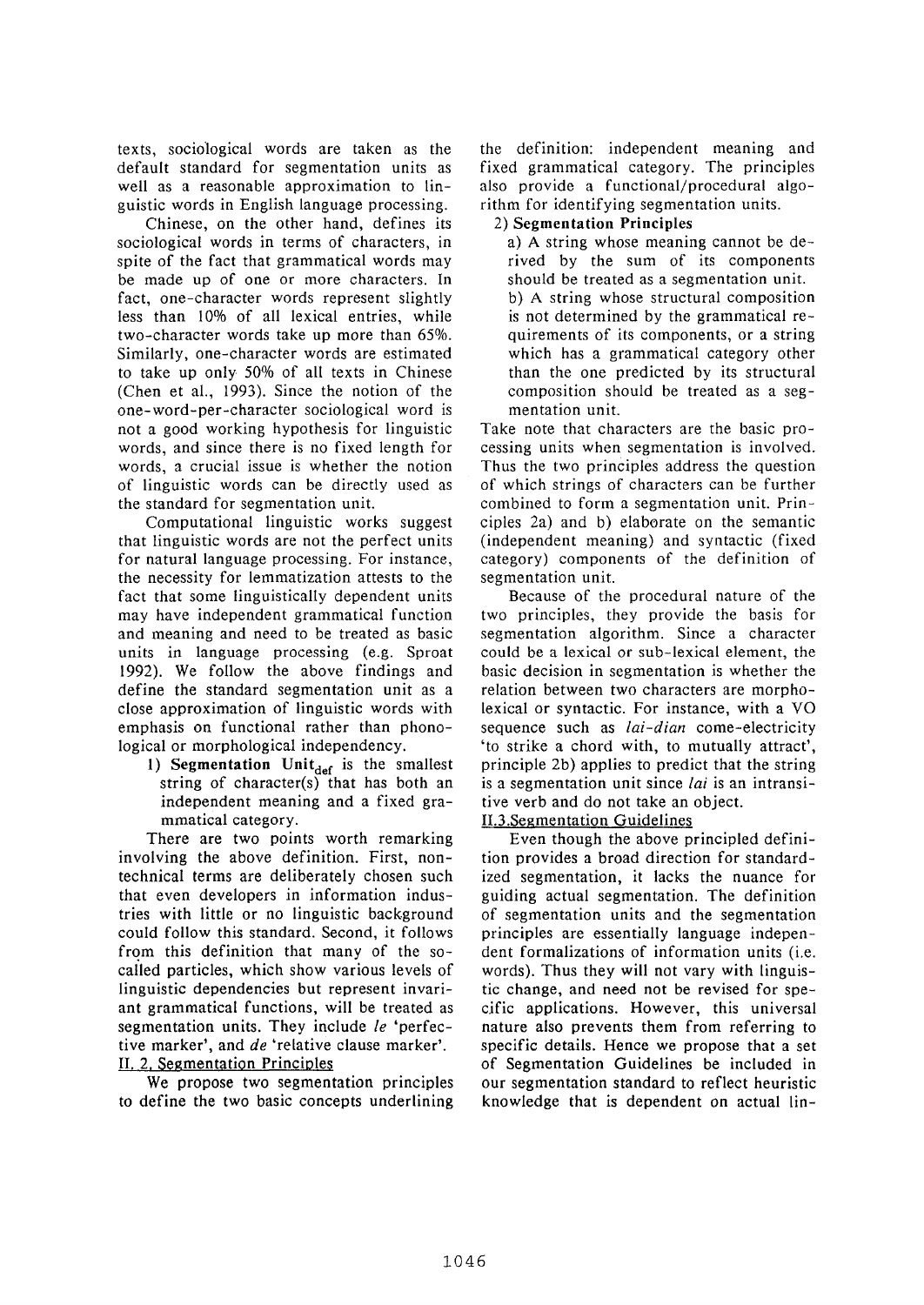guistic data. These guidelines can be added, deleted, or altered as necessitated by the linguistic data we are dealing with. Since all essential linguistic knowledge is encoded in the lexicon, it follows that the guidelines will have to refer to a Mandarin lexicon. In contrast, the broad linguistic concepts in the definition and principles do not refer to specific lexical information. Last, we also envision that the guidelines are quantifiable. They are quantifiable because more guidelines a string satisfies, the more likely it is to be a segmentation unit.

# 3) Segmentation Guidelines

a) Bound morphemes should be attached to neighboring words to form a segmentation unit when possible.

- b) A string of characters that has a high frequency in the language or high cooccurrence frequency among the components should be treated as a segmentation unit when possible.
- c) Strings separated by overt segmentation markers should be segmented.
- d) Strings with complex internal struc-
- tures should be segmented when possible.

IlI. Segmentation Standard Part II:

The Standard Lexicon

We propose that a standard lexicon be included as part of the segmentation standard. This lexicon will list words as well as productive morpho-lexical affixes. It will also contain the list of mandatory segmentation markers, such as the end of sentence marker  $(.)$ ,  $(,)$  etc. All derived words can be covered simply by firing all derivational rules governing the list of bound morphemes. However, non-derived words are trickier since they cannot be predicted with generative rules. The only way to verify that they are segmentation units is to consult a lexical list, which is finite and incomplete by nature.

The incompleteness of the lexical list underlines the importance of conforming to the segmentation criteria while compiling the standard lexicon. An entry is entered in the lexicon only when it qualifies as a segmentation unit. The segmentation guidelines 3a)- 3c) are the same heuristic guidelines for selecting lexical entries. However, since all language lexicons are constantly changing, an entry in the lexicon is determined by its frequency and usage of the time. The standard lexicon will be updated and maintained regularly to keep up with the evolution of the language. In addition, application of the segmentation standard in any specific domain may require a new special domain lexicon. IV. Three Levels of Segmentation Standard

A central concern in proposing any standard is whether this standard can be successfully and consistently followed. We took into consideration of the state of art of automatic segmentation in Chinese NLP as well as the technology level of information industries dealing with Chinese natural languages and proposed the following stratification of three levels of instantiations for the Segmentation Standard. It is hoped that this stratification will ensure successful standardization as well as lead to eventual identification of segmentation units with linguistics words.

# **5) Levels of Segmentation Standard**

a) *Faithful[xin41:* All segmentation units listed in the standard lexicon should be successfully segmented.

b) *Truthful[da2]:* All segmentation units identified at the Faithful level as well as all segmentation units derivable by morphological rules should be successfully segmented.

c) *Graceful[ya31:* All linguistic words are successfully identified as segmentation units.

The goal of the Faithful level is to define a segmentation standard such that uniformity of electronic texts can be achieved even when they are prepared with the lowest possible computational sophistication. In other words, the standard must be as easy to follow as the convention of inserting blanks at wordbreaks in English text processing. At this level, unless it matches a lexical entry, a string will simply be segmented into individual characters. Notice that this is NOT a trivial level since possible ambiguous segments take up as high as 25% of Chinese texts (Chen and Liu 1992). Various automatic segmentation programs reported over 99% precision rate when unknown words are not taken into account (e.g., Chiang et al. 1992). This will be the default segmentation level for the exchange of electronic texts.

The goal of the Truthful level is to de-